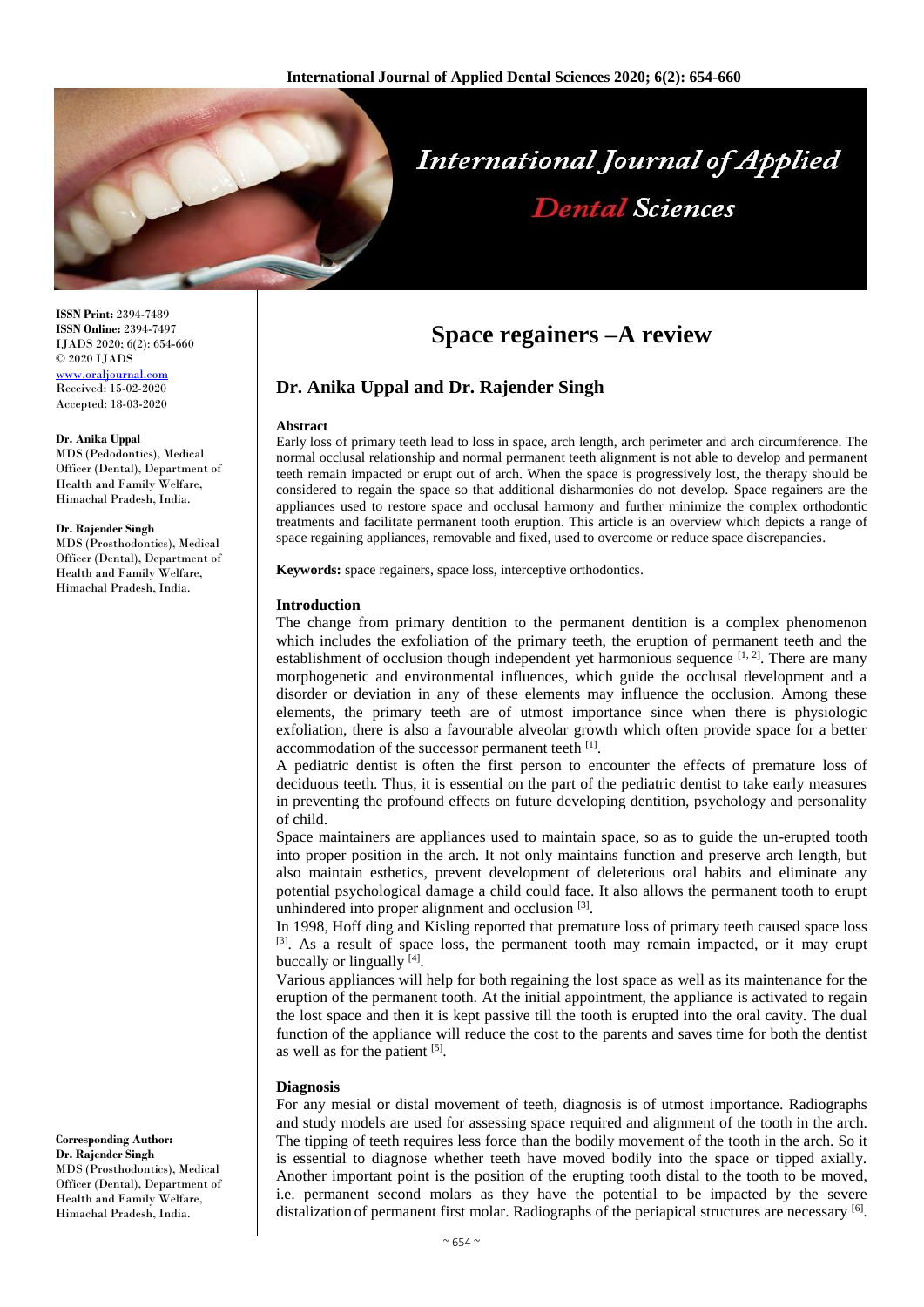Study models will provide details about rotation of the tooth, improper contacts and transverse relation of teeth. They also help in visualization of vertical, transverse and sagittal dental relationship that might hinder stability of Moyer's mixed dentition analysis and will be a good aid to determine measurement of space loss against an estimation of the space needed by the unerupted permanent tooth. Estimation based on radiographs demonstrates variance because of difficulties in standardized film placement, especially in the small mouth of the child with early mixed dentition [7].

For positioning the first permanent molars with use of an appliance, the reciprocal force which will be produced will get dissipated on the anterior teeth and surrounding supporting tissues which ultimately can lead to a detrimental movement of teeth anterior to the space loss e.g. flaring of the anterior teeth. This particularly occurs during the mixed dentition period when the permanent incisors are incompletely erupted and adversely influenced by even minimal forces. Furthermore, the forward movement of the unerupted, second permanent molar accompanies the forward movement of first molar, and any attempt to tip or reposition the first permanent molar may produce an impaction of the second molar <sup>[7]</sup>. Minimal space loss can be regained better. The space regaining procedure that involves tipping of first permanent molar can be accomplished more easily in the maxillary arch than in the mandibular arch. The procedure should be limited to those cases in which the occlusion is Class I, there is adequate anchorage, the second permanent molar is unerupted and there is favorable relationship of second permanent molar with the first permanent molar [7].

Distalization or bodily movement of molars can be most satisfactorily achieved by headgear appliance. In favorable situations, an effort should be made to regain space. Various removable and fixed appliances are used for space regaining in mixed dentition<sup>[8]</sup>.

#### **Coil springs**

Stainless steel orthodontic coil springs provide sufficiently high applied forces to move a patient's teeth. However, they are unable to maintain a high applied force over a sufficient range of spring action. The force being applied by these springs typically diminishes very rapidly as the teeth start moving so they have to be replaced in order to obtain proper realignment of the teeth. Another disadvantage is that, stainless steel material quickly results in permanent deformation of the spring and they contain elements such as nickel, which have been known to cause adverse reactions in some patients [9].

The concept of NiTi coil springs was suggested in 1975<sup>[10]</sup>. A NiTi orthodontic coil spring is made of alloy wire which exhibits shape memory thus allowing excellent super-elastic and spring-back properties. Also, coil spring can maintain a constant load value throughout a zone of deflection [11]. The open coil springs produce light, continuous forces through a long range of activation although the forces produced are slightly below the optimum 75-100 g range. NiTi coil springs deliver a constant force over a range of 7mm tooth movement with one activation. They can be used throughout the arch and require few activations, possibly only one to produce the desired tooth movement. If the coil spring is to be used as an open or compression coil spring they are compressed from their initial length of 15mm to 6mm. The closed or tension coil spring are distracted from their initial of 3mm to 6mm [12] .

# **Removable Space Regainers 1. C-space regainer**

C-space regainer is a removable appliance used to achieve bodily molar movement without significant incisor flaring. This appliance can be used to intrude teeth as well as to move them distally or sagitally, in cases with mild arch length discrepancy treated by extraction of second or third molars, and in open bite cases [13].

The C-space regainer consists of a labial framework, formed from 0.036" stainless steel wire and an acrylic splint. A closed helix is bent into the framework in each canine region. The labial framework is extended distally to lie as close to the buccal molar tubes as possible. This allows easy insertion into the headgear tubes. The distal ends of the framework should be polished down for a loose fit in molar tubes. An 0.010" x 0.040" open coil spring is soldered distal to the helix and 0.028" ball clasps are used to retain the appliance. The working cast is placed on a large glass slab for construction of the acrylic splint <sup>[13]</sup>. After the labial frame and ball clasps have been stabilized, a separating medium is applied. The acrylic is normally applied to cover the crowns of all anterior teeth. The cast is immediately inverted on glass slab and the acrylic is extended labially according to the amount of anchorage needed. After the acrylic is cured, the plate is scalloped around the cervical margins, leaving it thick enough to contact the mandibular incisors. In order to avoid anterior protrusion, 0.028" ball clasps are added facially, between the lateral incisors and canines to serve as hooks for Class II elastics or J hook headgear traction [13].

The patient should be checked every three weeks for the constant application of coil spring pressure. When reactivation is required, the helix is squeezed with a heavy wire or three prong-plier, moving the labial wire extension and the coil spring distally. A molar overcorrection of at least 2mm distal to the normal Class I position will be needed because of the mesial relapse. A Nance button should be placed immediately after removal of C-space regainer to hold the molars in position. However, there is relatively insufficient literature on the use of C-Space regainer and recommendations on its removal and maintenance [13].

# **2. Upper Hawley appliance with helical spring**

To move an upper 6-year molar distally with a Hawley appliance, a compressed helical spring is formed at a right angle to the alveolar ridge immediately adjacent to the mesial surface of the 6-year molar to be moved. The spring is arranged so that it can be adjusted to maintain a distally directed pressure over a distance of 3 to 4mm. A spring made of 0.028 yellow Elgiloy or 0.020 Australian wire produces the desired movement if it is positioned properly on the appliance and adjusted at intervals of 2 weeks [14].

# **3. Fixed-removable Hawley appliance**

A more efficient upper Hawley appliance is fabricated by fitting two orthodontic bands to the primary first or second molars with 0.028 wire loops soldered on the lingual surfaces of the bands to incorporate the latter into acrylic appliance. This converts the removable Hawley appliance to a fixedremovable device, with improved anchorage capability and better retention stability during wear by the child. The single requirement is that there must be a primary molar tooth for banding, and the roots of which have not been resorbed enough to create excessive mobility, on each side of the arch [14] .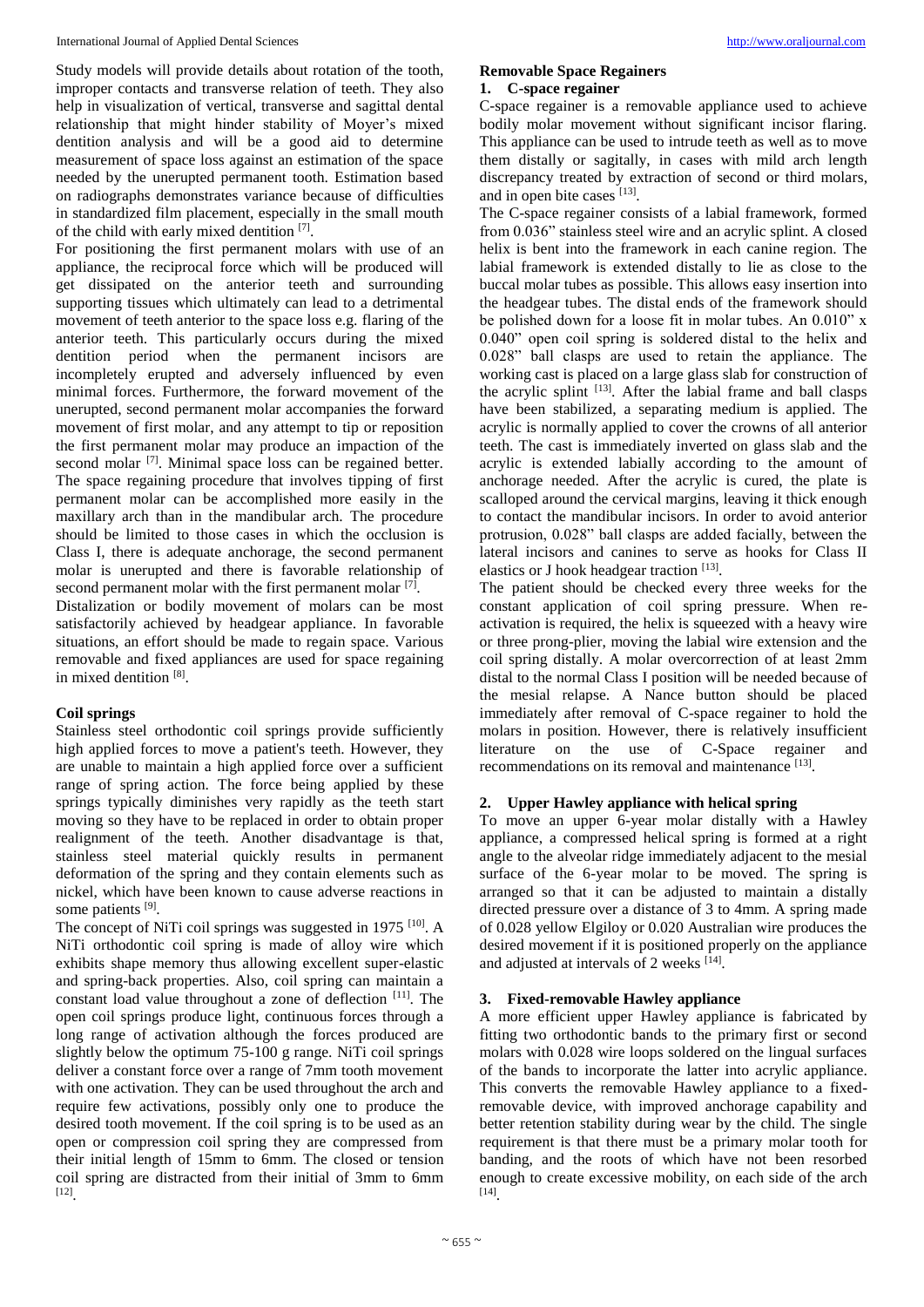# **4. Lower Hawley appliance with helical spring**

The lower Hawley appliance have a labial bow with adjustment loops built into it labial to the cuspids. The wire passes distal to the cuspids over the ridge and is embedded in the body of the appliance on the lingual side of the alveolar ridge. This helps utilize the lower anterior teeth and so assists the whole lower arch in acting as a total anchorage unit. The wire for the labial bow is made of 0.025 or 0.028 yellow Elgiloy. The helical spring positioned against the mesial surface of the molar to be moved distally is made of either 0.028Elgiloy or 0.020 Australian wire. The helical spring for the lower Hawley appliance may be made in two configurations. The double helical spring requires slightly more time to bend but is compatible to the periodontium of the tooth being repositioned. These helical springs should be adjusted with little or no pressure exerted distally against the molar during the first week of treatment. At the second visit and thereafter at intervals of 2 weeks, the springs should be adjusted to produce a slight distal pressure against the 6-year molar. It takes 2 to 4 months to move a lower molar a distance of 2mm distally [14].

#### **5. Lower Hawley appliance with split-acrylic spring**

In the lower arch a Hawley appliance constructed with a splitacrylic dumbbell spring may be used to regain up to 2mm of lost space by tipping one of the 6-year molars distally. The dumbbell spring allows easy adjustment to add a distalizing force to the lower molar. The spring should be adjusted twice a month, creating an increment of opening in the split-acrylic area of about 0.5mm at a time. Any larger adjustment may not allow the appliance to be seated firmly into the area mesial to the molar being moved distally [14].

#### **6. Lower Hawley appliance with sling-shot elastic**

Instead of a specially contoured wire spring that transmits a force against the molar to be distalized, a wire elastic holder with hooks may be used. This is called a slingshot appliance, since the distalizing force is produced by the elastic stretched between the two hooks. One hook is located on the middle of the lingual surface of the molar to be moved. The other is arranged in the same position on the buccal surface of the molar. The child places a new elastic between the hooks while the appliance is outside the mouth. It is slipped into place, then the child's finger can guide the elastic into place smugly against the gingiva on the mesial margin of the molar to be distalized. The elastic can be changed once each day [14].

# **Goodale described three types of removable space regainers**

# **7a. Free end loop spring space regainer**

It utilizes a labial archwire which provides stability and retention, a back-action loop spring of no. 0.025 wire and an acrylic base of the appliance. At certain intervals of time, the free end of the loop is activated to achieve desirable movement of the tooth. A light force on the tooth to be moved is desired. The appliance should be checked and adjusted as often as necessary to maintain the light force on the molar. The type of loop spring wire can be changed to fit any situation, depending on the position of the tooth and the distance it needs to be moved. A free-end loop space regainer for the lower arch has a shorter wire loop, resulting in less distortion when the child inserts the appliance [5].

# **7b. Split-block space regainer**

Split- block space regainer or split saddle space regainer

differs from the free end spring type of space regainer. It consists of a dumbel constructed with a no. 0.025 wire which extend buccolingually and an acrylic block that is split buccolingually. The acrylic plate is split with the disk to form an activator portion, and the appliance is activated buccolingually periodically for tooth movement. The activator portion of the split block appliance is essentially the same as one that has been designed to establish a space for fixed bridge therapy. The unilateral type used for adults should not be used in the child's mouth, however because of the risks of loss of swallowing [8].

#### **7c. Fixed loop-spring space regainer**

It differs from other types only in the design of the spring activation. This appliance resists breakage and provides a satisfactory method of moving the molar distally. The mesial portion of the spring loop is embedded in the resin and passed out through the edentulous space. This portion of the wire should contact the distal surface of the tooth which is mesial to the space. This prevents distal movement of this tooth. A loop is then formed, and the wire returned back to contact the mesial surface of the first permanent molar. At this end, the wire is bent around a stable embedded in the resin. The spring loop should be allowed to move freshly on the staple. Retention of this appliance is gained by the use of wire clasps. Orthodontic wire of no. 0.025 or no. 0.030 dimension is embedded in the acrylic resin, brought through the embrasure and then bent down to contact the teeth below the contact points. After the desired movement of the permanent molar has been attained, the appliance may be used as a space maintainer by soldering the activator portion of the spring to the guide wire in its passive position, or by filling in the edentulous region with additional resin<sup>[8]</sup>.

#### **8. Sling shot space regainer**

Sling shot space regainer distalizes molar with a wire elastic holder with hooks as an alternative to spring which transmits a force against the tooth to be distalized. It is termed as sling shot appliance, as the forces to distalize tooth were produced by the elastic which was stretched on the middle of the lingual and the buccal surface of the molar to be moved. The child places new elastic between the hooks while the appliance is outside the mouth. It is slipped into place then the child's fingers can guide the elastic into proper position. If the appliance is of a removable type, periodic checking should be done to evaluate whether the patient is using it or not, whether there is any distortion or breakage of the appliance or irritation of soft tissues. If the teeth are emerging underneath the appliance, the portion of the acrylic is cut off to give way for the teeth to erupt into position. In case of fixed appliances, check for any breakage of the appliance at the soldered joints or band material. It is also checked that whether the appliance is loose due to dissolution of cement which may result in food lodgement and caries. The appliance is removed every 6 months or 1-year depending on the situation and the abutment tooth is checked for any caries or decalcification. Polishing of the abutment is done followed by fluoride application. Then the appliance is recemented in position. Regular radiographic examination of developing permanent teeth is also necessary. The appliance can be removed or discarded soon after the succedaneous teeth erupted into proper position in the oral cavity<sup>[5]</sup>.

## **Fixed Space Regainers 1. Jaffe appliance**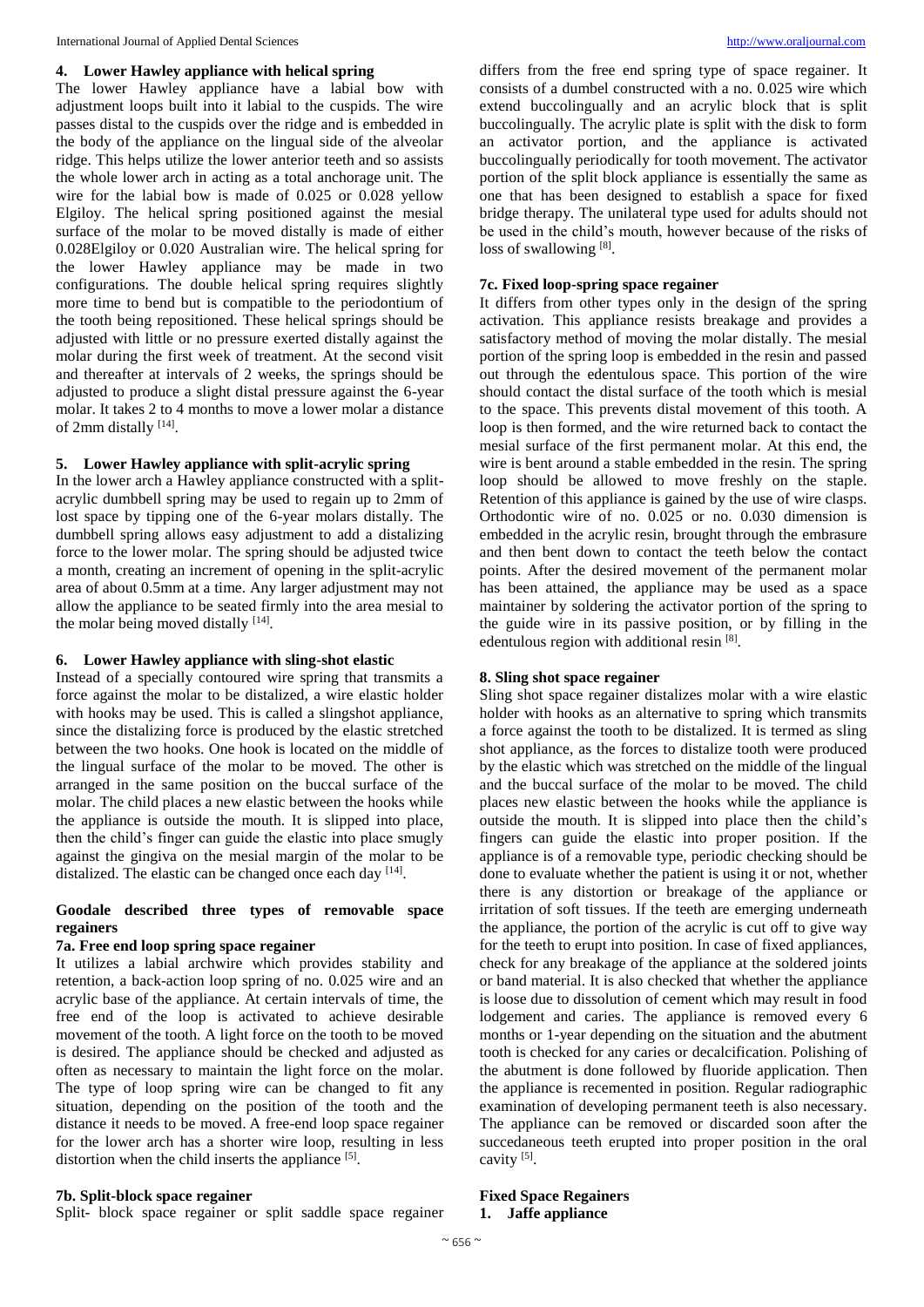An appliance for certain minor tooth movements was described by Jaffe (1963), is useful when the presence of ankylosed tooth, early loss of a deciduous molar or an extraction result in filling of adjacent segments into proximal dental area. Movement is obtained by the use of light spring pressure against a sliding section or arch. The appliance consists of buccal and lingual arms of molar bands and the sliding arch to move the desired tooth or teeth  $[5]$ .

# **2. Gerber space maintainer**

It is the type of appliance which may be fabricated chair side with relatively short duration of the appointment as it does not require tedious laboratory procedures. A band is prepared for the abutment tooth and fitted, and the mesial surface is marked for placement of "U" loop, which may be stabilized by welding or soldering. The wire "U" assembly is placed in the molar tube, and the appliance is allowed to contact the tooth mesial to the edentulous space. Expanded center and lower left views show occlusal rest added to the wire section to reduce cantilever effect. An eyelet may be welded to a flattened part of the tube. Next to the band weldable tube stops are soldered on wire portion (lower right) and open coil spring sections are cut to fit over the wire between "stops" and ends of "U" tube. The length of open coil spring is measured by establishing the assembly in desired position and the distance between mesial contact or solder point to the entry of wire in the tube and add the amount of space required or regained, plus additional 1-2 mm to ensure activation of spring. Load springs, tie floss or steel ligature through eyelet and over "U" wire to hold stored force in compressed spring. Compress springs so that the assembly should fit in the edentulous space and cement the assembly in place. After cementation, cut the ligature and remove to activate regainer [5, 8] .

#### **3. Hotz lingual arch**

Another method for moving molars distally utilizes the looped Hotz lingual (Hitchcock 1974). Hotz lingual arch is indicated in situations where the permanent tooth moves mesially rather than distal movement of mesial teeth and also in cases where sufficient space is present for eruption of permanent second molar. The lingual arch provides compound anchorage from all the other teeth which the lingual arch touches. A horizontal spur can be soldered perpendicular to the arch wire contacting the distal surface of the premolar or canine. This compounds the anchorage additionally. The loop on the active side is adjusted periodically once a month. After adjustment, the wire is forced forward and then slipped downward into appropriate space [8].

# **4. Lip bumper appliance**

Lip bumper appliance is used in the mandibular arch for gaining space or for distalization of molar and its counterpart in the maxillary arch is Denholtz appliance. Molar bands are prepared on permanent first molar and molar tubes are welded on the buccal side of each molar band. Labial archwire is then engaged in both the buccal tube and acrylic button is prepared on the labial vestibule. It transfers forces from lips directly on to the buccal aspect of first molar to distalize the molar. It is used in early primary dentition for minimum distalization of molar. Also useful in uprighting the mesially tipped molars to regain space in the arch [8].

# **5. King appliance**

King (1977) described an appliance for regaining of space in

both maxillary and mandibular arch. The anchorage unit for the mandibular arch is basically a fixed lingual arch with bands fitted on the first deciduous molar of the treatment side and the first permanent molar on the opposite side. Then an edgewise bracket is spot-welded to the buccal surface of the primary molar band, and the completed anchorage unit is cemented in place. A band with an angulated buccal tube is cemented on the malpositioned molar, and a straight section of wire with an open coil spring is introduced into the buccal tube and ligated into the bracket. The anchorage unit must be modified for the treatment in the maxillary arch. A millimeter a month is satisfactory progress in the repositioning of first molar. When a Class I or cusp to cusp molar relation is achieved, a conventional space maintaining appliance should be given  $[5]$ .

#### **6. Anterior space regainer**

Two  $0.018 \times 0.025$  standard labial tubes are adapted into the mouth. A stainless steel mesh is spot welded and trimmed to the tubes. The enamel of the labial surfaces of left central and right lateral incisors is etched with 35% phosphoric acid, and each labial tube is individually bonded to each abutment tooth. When the composite is polymerized, a piece of 0.014" standard round wire is introduced into the lateral incisor tube. The wire is then inserted in a  $0.036" \times 0.009"$  open coil spring previously selected and passed through the labial tube of the central incisor. A distal bend is made 2 mm from the distal ends of the tube. After 3 weeks, the coil spring is activated, and after the space is slightly over widened, 0.016" round wire is inserted with the same coil spring. Three weeks later the wire is changed to a 0.018" and finally to a 0.018"  $\times$ 0.025" wire, leaving the coil spring only for retention. After that, an acrylic pontic is fixed over the wire and coil spring, using the same type of composite already in the patient's mouth [5].

#### **7. Sliding loop regainer**

The sliding loop space regainer is recommended in cases where space loss occurs due to premature loss of mandibular second primary molar, when both the first molar and first premolar have tipped into the available space. The setup applies a constant force to move the first premolar mesially and, with some reciprocal distal movement, move the permanent molar distally.<sup>15</sup> It is designed with one band on the permanent molar and two 0.036 inch buccal tubes are welded to the molar band. A loop, similar to the band and loop is fabricated using a 0.036inch stainless steel wire. An open coil spring of approximately 2mm in excess of the space to be regained is cut and inserted into the prepared loop. The loop and coil spring component is placed and the loop is slided into the buccal tubes. An occlusal stop is soldered to the loop component of the appliance, and placed in contact with the occlusal surface of the premolar to prevent rotation of the tooth. No further adjustment is usually necessary [16].

## **8. Open coiled space regainer**

Open coiled space regainer (OCSR) is a reciprocal active space regainer. The Fabrication of OSCR is same as sliding loop regainer. However, in the "U" loop of the appliance enough solder is flown to make a stop at the junction of the straight part  $\&$  curved part of the wire, both buccally  $\&$ lingually in contrast to the occlusal stop in the sliding loop appliance to prevent the rotation of the first premolar. The limitation of this appliance is that it is not possible to control the axial inclination of the tooth being moved and tipping may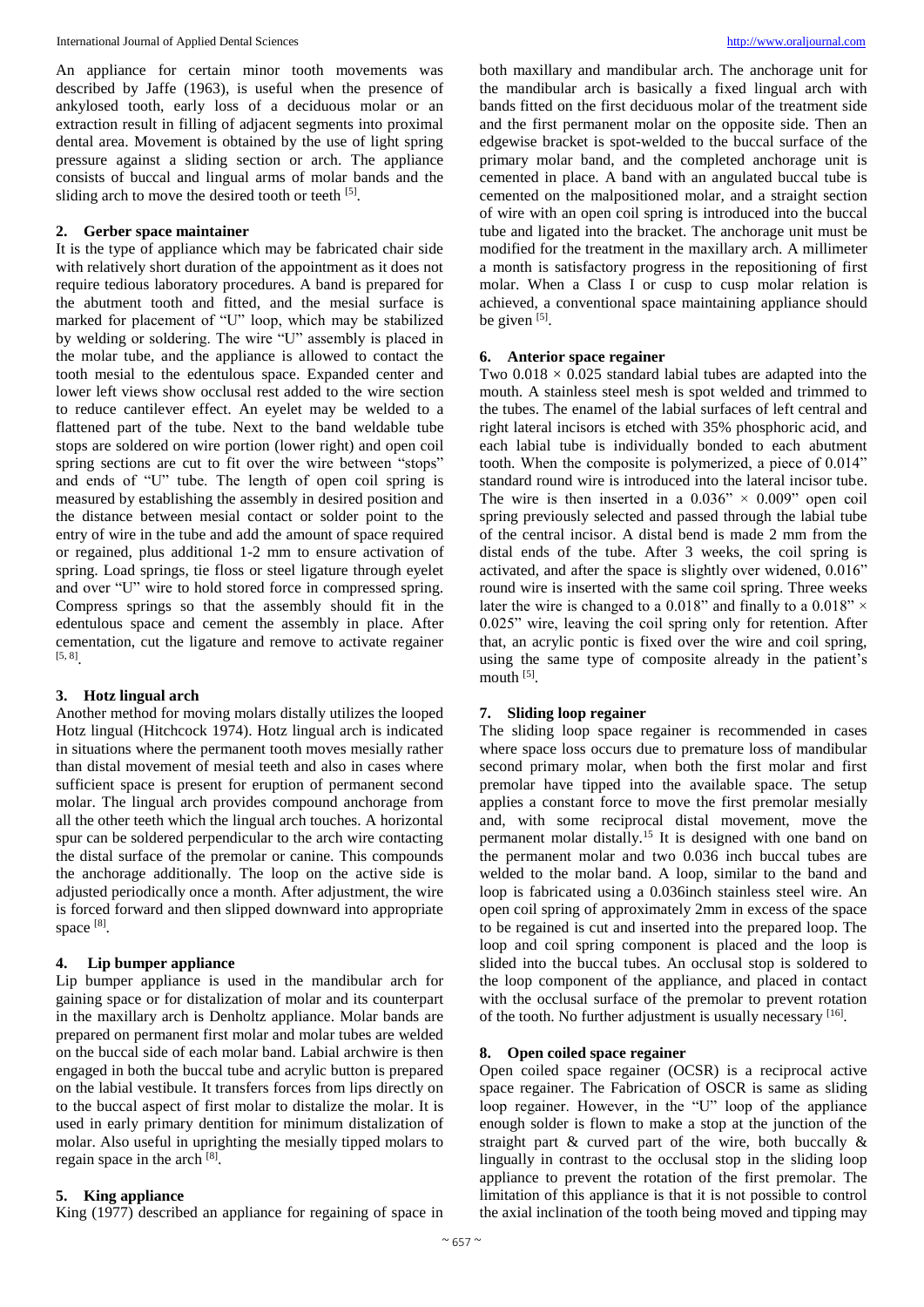occur [16] .

#### **9. Double banded space regainer**

In this appliance, both the teeth adjacent to edentulous area are banded so that the possibility of tipping is avoided as compared to when only one tooth is banded. Chalakka P *et al*. (2012) reported the use of "Double banded space regainer" in maxillary arch as early exfoliation of left second primary molar had resulted in mesial migration of the permanent left first molar resulting in 3.5 mm of space between it and the primary left first molar. Space regainers were fabricated for both the arches. In maxillary arch, after 6 months, the space gained was 5.1 mm with the use of "Double banded space regainer" and in mandibular arch, after 5 months, the space gained mesial to the first-left premolar was 4 mm, improving the canine space to 7 mm  $^{[17]}$ .

#### **10. Gurin lock space regainer**

Gurin lock space regainer is a unilateral fixed space regainer. It is indicated when mesial movement of bicuspid is required without distal movement of the other teeth. It consists of bands on the first premolar and molar and a sliding bar soldered to the premolar band. The bar slides into a buccal tube on the molar. This appliance uses a nickel titanium coil spring which is activated by an adjustable Gurin Lock to regain space without tipping or rotating the teeth. The amount of reciprocal movement of the molar distally and the bicuspid mesially will be affected by the proximity of the adjacent teeth. In order to restrict the movement of one of the abutment teeth, it is necessary to add additional anchorage. This is done by using a jackscrew with labial/lingual arch wires. Activating the Gurin Lock is accomplished with a special box wrench<sup>[15]</sup>.

#### **11. Pendulum appliance**

The pendulum appliance may be used for unilateral or bilateral distalization of maxillary first molar teeth when mesial drift of upper first molars is present due to early loss of primary molars. It can also be used in non-extraction treatment of mild to moderate crowding [18].

The pendulum appliance contains an acrylic plate that is retained in place either by clasps to the first premolars or the acrylic is integrated with a metal frame that is soldered to bands on the first premolars. Distalization arms or springs are constructed from 0.6 mm stainless steel round-wire that consists of a closed helix and a U-loop. The purpose of the closed helix is to allow for activation of the distalization arms. The U-loops are incorporated mesial to the molars to allow for adjustment of the axial inclination during distalization. This wire is soldered to molar bands. Typically, an initial activation of 60° to 70° (around the width of one molar) will generate 250g of force per side. The appliance is activated extra-orally and is cemented in place. The appliance is monitored at monthly intervals where it is removed for reactivation and re-cementation is done with luting  $GIC$ <sup>[19]</sup>.

The advantage of this appliance is that it is less dependent on patient compliance. It is easy to fabricate and allows correction of minor transverse and vertical molar positions by adjustment of the springs. The appliance is well accepted by the patients [20].

The pendulum appliance as reported by Hilgers in 1992 can lead to a favorable mesio-buccal rotation as well as bodily movement of the first molars with the incorporation of a Uloop in the spring. This could be of use to improve the Class I molar relationship and to yield additional space. [16] Hilgers

(1992) proposed variation in design of pendulum appliance including a lingual sheath on the molar bands allowing intraoral adjustment of the springs, a Nance holding arch or utility arch wires inserted for stabilization while allowing the premolars to drift distally and an expansion screw incorporating in the Nance button allowing space gaining and arch coordination<sup>[19]</sup>.

Nappee MM *et al*. (2014), presented a new Pendulum variant using a mini-screw, the "Pendulis". It follows the original concept (titanium-molybdenum alloy distalization springs and polymethyl-methacrylate pellet) but dental support is replaced by a single palatal mini-screw (median in adults, para-median in children) to which the device is fixed by means of a metal welded cap which can be easily positioned and removed by the practitioner. This appliance allows for better control of the oral hygiene and completely controlled extra-oral activation [23] .

# **12. Distal jet appliance**

Carano and Testa (1996), designed an appliance that can be used for either unilateral or bilateral Class II correction. The Distal Jet consists of a bilateral piston and tube arrangement, with the tube embedded in an acrylic Nance button in the palate, supported by attachments on the first or second premolars. A bayonet wire is inserted into the lingual sheath of each first molar band and the free end is inserted into the tubes, much like a piston. A nickel-titanium open-coil spring and an activation collar are placed around each tube. Compressing the coil spring generates a distally directed force. The activation collar is retracted and the mesial setscrew in each collar is locked onto the tube to maintain the force. The active components have to be placed palatally. Ideally, they result in lines of force running close to the center of resistance of the molars [22].

NiTi coil springs exerting a force of 150 grams for children and 250 grams for adults is recommended. The springs are clamped on the tube to exert a distal force, bodily movement is achieved as the force passes close to the center of resistance. Reactivation is done by sliding the clamp closer to first molar once a month. Once distalization is completed the appliance can be converted to a Nance retainer or passive Nance appliance. Movement of 2-3mm is seen in 4 months [22] .

# **13. Band and U loop space regainer**

Band and U loop regainer is type of fixed unilateral expander. This appliance can serve dual purposes of space regainer and space maintainer at the same time. Initially, the appliance is activated for regaining the lost space and then it is kept passive as a space maintainer in the same place till the tooth is erupted into the oral cavity. It is indicated in premature loss of single tooth and space closure. This appliance is most effective when there is space present mesially to the erupting or erupted tooth (usually first premolar) which can be moved into it  $^{[23]}$ .

A suitable pre-formed stainless steel band is selected or a molar band is constructed over the first permanent molar with stock band material of 0.180x0.005inch diameter. After the band is made or selected, an alginate impression of the both arches are taken keeping the band in place. The wire bending for the space regainer comprises of either a canine retractor or a "U" loop. The "U" loop appliance should be made of 21 gauge of wire, whereas the canine retractor can be made with 22 or 23 gauge of wire. When we give two  $U''$  loops, one on lingual side and the other one on the buccal side, the wire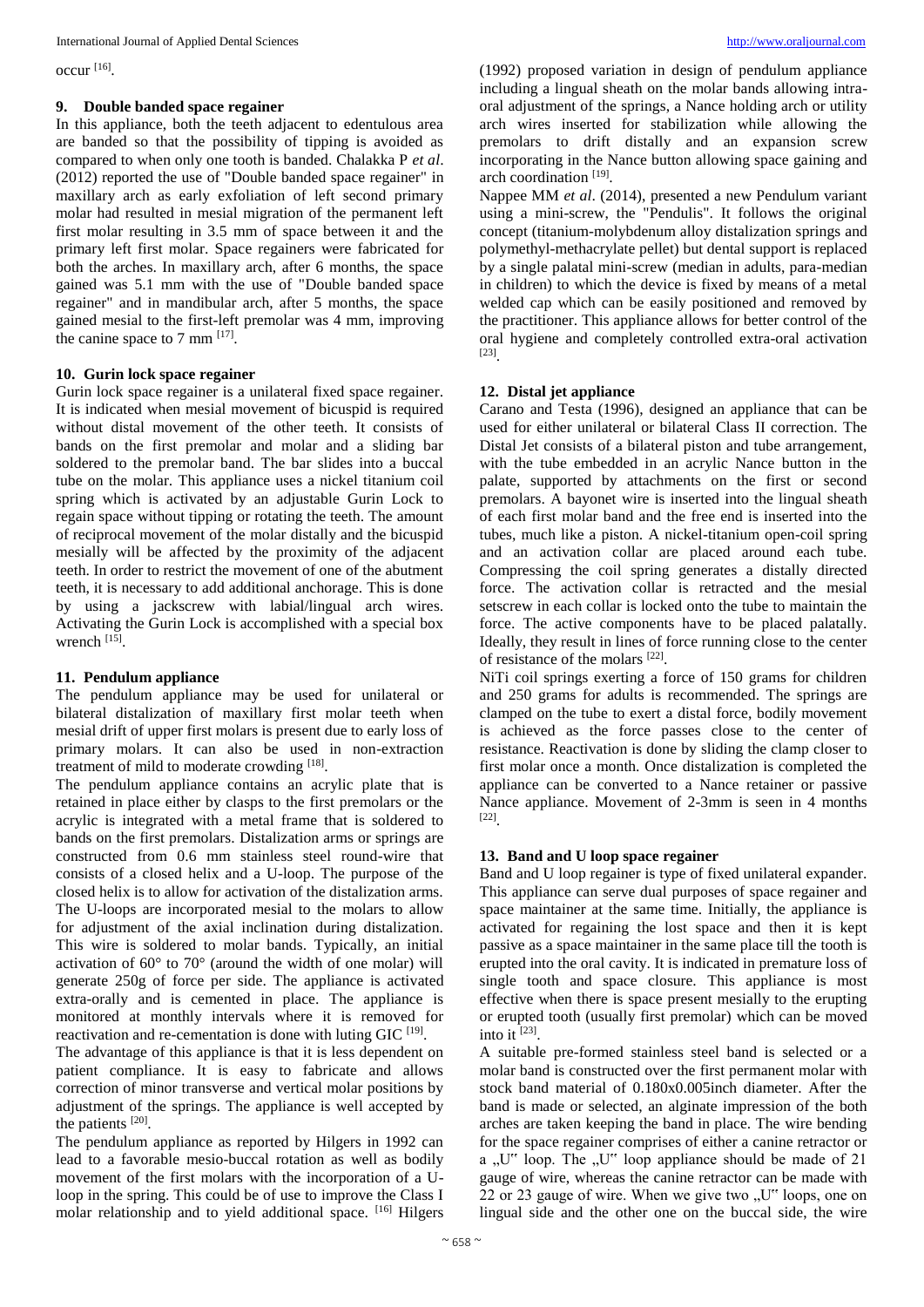should be of 23 gauge. The position of the 'U' loop or the canine retractor should be placed a little away from the band to avoid heating while soldering the appliance. The "U" loop or reverse canine retractor can be soldered on both side of the tooth (buccal or lingual side) depending on space available and eruption pattern of the tooth (for example, the canine retractor can be soldered with a lingual arch space maintainer). The spring or the "U" loop should be covered properly (boxing) with plaster to prevent heating while soldering the spring with the band. The activation of the appliance comprises of opening the  $U''$  loop or the coil spring of the canine retractor [23].

The advantages of this appliance are that it is simple and the patient compliance is good. After regaining the space, it can be kept passive as a space maintainer till the tooth is erupted into the oral cavity. When severe space loss has been taken place, it can be used for mesial movement of the mesial tooth followed by distal tooth movement of the permanent first molars with extra- oral head gear if required [23]. The limitations are severe space loss with multiple impacted or unerupted teeth require comprehensive analysis and fixed orthodontic treatment. If a permanent first molar is to be distalized to regain lost space, extra-oral force with headgear may be considered [23].

# **14. NiTi bonded space regainer**

NiTi bonded space regainer was introduced by K.S Negi in 2007. It is a simple appliance which can be used chair-side in a single visit. A composite dimple is bonded on the buccal side of permanent first molar and with the help of an explorer burrow a tunnel into the mesial of dimple, creating a composite tunnel that is open only on the mesial end. A piece of 0.016 inch NiTi wire is then bonded on the buccal side of primary molar/first premolar and extended beyond the dimple. After the composite sets on both the teeth with the help of birdbeak plier, the free end of wire is directed into the tunnel made in the dimple of first molar. This will give a form of activated loop of NiTi wire. A small amount of bonding material is placed in the opening of the tunnel to make the attachment more permanent. Over time, loop returns to its original shape due to unique shape memory property of NiTi wire, distalizing and up-righting the first molar. Once the active correction is completed, the wire segment is left in place as a passive space maintainer till the eruption of second premolar [24].

The whole procedure can be completed in a single visit. There is no need of procedures like impression making, fitting of bands and soldering. Better oral hygiene can be maintained as appliance is self-cleansing. There is also improved patient compliance [25].

# **Maintenance and Recall**

If the appliance is of a removable type, periodic checking should be done to evaluate whether the patient is using it or not, whether there is any distortion or breakage of the appliance or irritation of soft tissues. If the teeth are emerging underneath the appliance, the portion of the acrylic is cut off to give way for the teeth to erupt into position.

In case of fixed appliances, the appliance is checked for any breakage at the soldered joints or band material. It is also checked that whether the appliance is loose due to dissolution of cement which may result in food lodgement and caries. The appliance is removed every 6 months or 1-year depending on the situation and the abutment tooth is checked for any caries or decalcification. Polishing of the abutment is done followed by fluoride application. Then the appliance is re-cemented in position. Regular radiographic examination of developing permanent teeth is also necessary. The appliance can be removed or discarded soon after the succedaneous teeth erupted into proper position in the oral cavity [5].

## **Conclusion**

Management of space problems in the mixed dentition plays an important role in pediatric dental practice. An understanding of the development in the primary and mixed dentitions can help in deciding when and how to intercept the malocclusion due to premature loss of deciduous teeth.

Proximal stripping and serial extraction are irreversible and invasive techniques for treating a malocclusion while space regaining with removable and fixed space regainer appliances are noninvasive techniques and helps in interception of malocclusion.

# **References**

- 1. Kumari BP, Kumari NR. Loss of space and changes in the dental arch after premature loss of the lower primary molar: A longitudinal study. J Indian Soc Pedod Prev Dent. 2006; 24:90-6.
- 2. Moyers RE. Ortodontia. 4th ed. Cuanabara Koogan: Rio de Janeiro, 1991, 107-8.
- 3. Bijoor RR, Kohli K. Contemporary space maintenance for the pediatric patient. The New York State Dent J., 2005; 71(2):32-35.
- 4. Kisling E, Hoff ding J. Premature loss of primary teeth: Part 111, drift ing patterns for diff erent types of teeth aft er loss of adjoining teeth. J Dent Child. 1979; 46:34-8.
- 5. Muthu. Paediatric dentistry: principles and practice. 2nd Edition, 2011; Elsevier:360-364.
- 6. Proffi TW. Contemprorary Orthodontics. 2nd Edition, Mosby Year Book, 380-383.
- 7. Bishara Textbook of Orthodontics. 2nd Edition, Elsevier, 410-412.
- 8. Gawrishankar. Textbook of Orthodontics. 1st Edition, Jaypee Brothers, 470- 500
- 9. Farzin-Nia F, Sachdeva RC, inventors; Ormco Corporation, assignee. Orthodontic coil springs and methods. United States patent US. 1995; 5:429-501.
- 10. Civjan S, Huget EF, DeSimon LB. Potential applications of certain nickel-titanium alloys. J Dent Res. 1975; 54:89-96.
- 11. Miura F. Inventor; Gac International, Inc., assignee. Orthodontic coil spring. United States patent US, 1991; 5:046-948.
- 12. Von Fraunhofer JA, Bonds PW, Johnson BE. Force generation by orthodontic coil springs. The Angle Orthodontist, 1993; 63(2):145-8.
- 13. Chung KR, Park YG, Ko SJ. C-Space regainer for molar distalization. J Clin Orthod. 2000; 34(1):32-39.
- 14. Sim JM. Minor tooth movements in children. Mosby Company. Second edition.
- 15. Aliakbar Bahreman, Early-Age Orthodontic Treatment. First edition, chapter, 4, 73- 104. Quintessence books.
- 16. Da Costa GC, Chalakkal P, Aras MA, Chitre V. Use of the Open Coil Space Regainer for Tooth Movement Prior to Prosthodontic Treatment. Journal of clinical and diagnostic research: JCDR. 2015; 9(6):ZJ03.
- 17. Chalakka P, Thomas AM, Akkara F, Pavaskar R. New design space regainers:'Lingual arch crossbow' and 'Double banded space regainer'. J Indian Soc Pedod Prev Dent. 2012; 30(2):161.